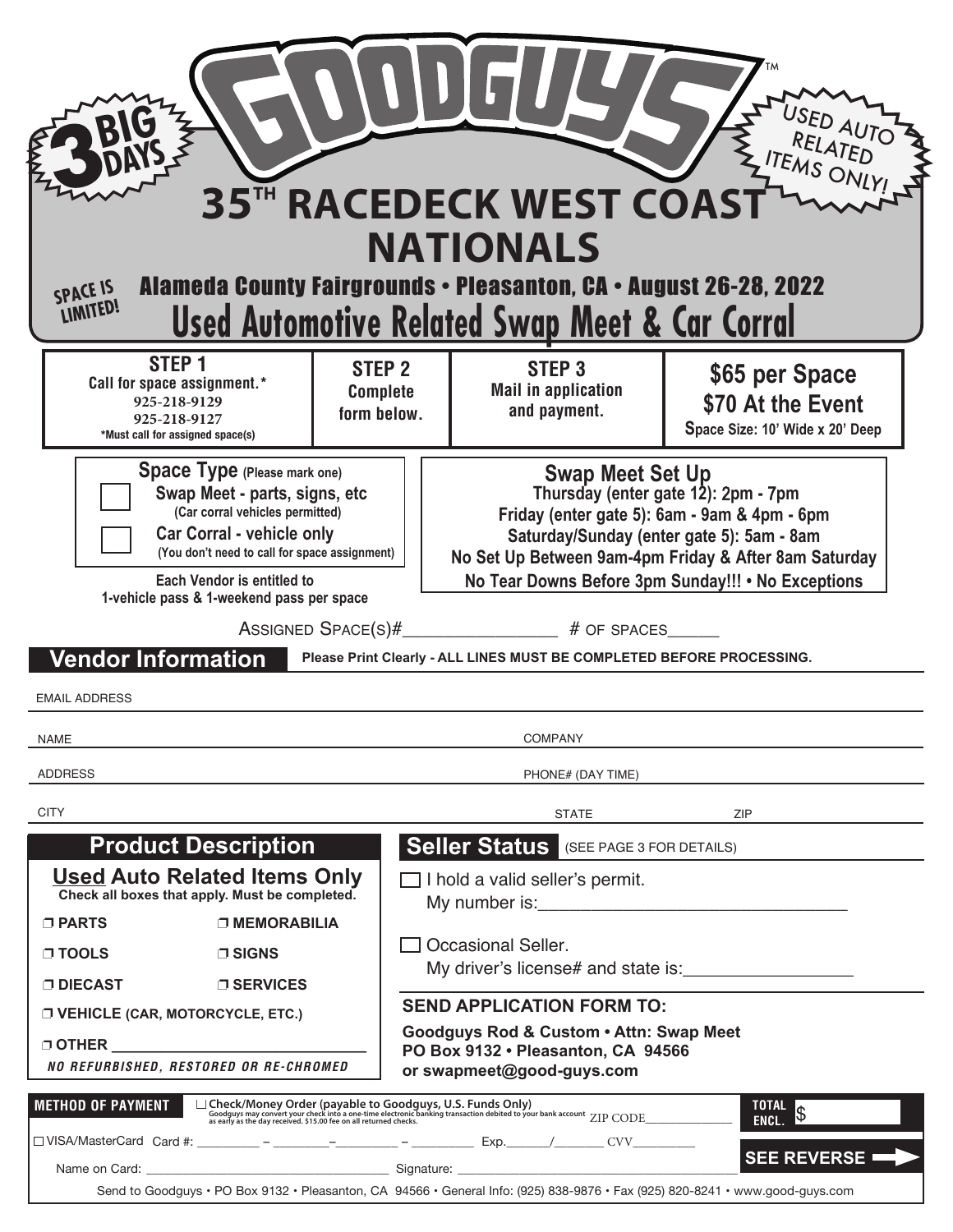#### ENTRY AND ADVERTISING RELEASE

In consideration of Goodguy Enterprises, Inc., d.b.a. Goodguys Rod and Custom Association, ("Goodguys") accepting entry of any individual entering the event as a paid or comp spectator, each of the following persons (spouse, children and /or guests), as represented and authorized by the person whose name and signature is listed below, do hereby authorize, permit, give, grant, license, relinquish and release to Goodguys, and to any of its affiliates, licensees, agents, and representatives, the absolute right to do each of the following activities involving each said persons, whether for commercial and non-commercial purposes and uses, whether in connection with, before, during, or after the event or otherwise, and without any further payment, consideration or notice from Goodguys, and in the sole discretion of Goodguys, to:

- (a) photograph, draw, depict, copy characterize, and/or recreate any images or likeness of each of said persons;
- (b) print, publish, distribute, disclose, and/or release details and /or information about any of said persons; and
- (c) create, assemble, manufacture, print, distribute and/or sell advertising, magazines, brochures, flyers, posters, T-shirts, packaging, and/or articles of manufacture which show said persons, and/or any image thereof.

These rights to Goodguys include, but are not limited to, any proprietary rights, intellectual property and/or copyright interests necessary to carry out each of the aboveidentified activities, and further includes world-wide, non-exclusive and royalty-free license.

#### RELEASE AND WAIVER OF LIABILITY, ASSUMPTION OF RISK AND INDEMNITY AGREEMENT

IN CONSIDERATION of being permitted to attend, compete, officiate, observe, work, or participate in any way in the EVENT(S) or being permitted to enter for any purpose any RESTRICTED AREA (defined as any area requiring special authorization, credentials, or permission to enter or any area to which admission by the general public is restricted or prohibited), EACH OF THE UNDERSIGNED, or him/herself, his/her personal representatives, heirs, and next of kin:

- 1. Acknowledges, agrees, and represents that he has or will immediately upon entering any of such RESTRICTED AREAS, and will continuously thereafter, inspect the RESTRICTED AREAS which he enters, and he further agrees and warrants that, if at any time, he is in or about RESTRICTED AREAS and he feels anything to be unsafe, he will immediately advise the officials of such and if necessary will leave the RESTRICTED AREAS and/or refuse to participate further in the EVENT(S).
- 2. HEREBY RELEASES, WAIVES, DISCHARGES AND COVENANTS NOT TO SUE the promoters, participants, racing associations, sanctioning organizations or any subdivision thereof, track operators, track owners, officials, car owners, drivers, pit crews, rescue personnel, any persons in any RESTRICTED AREA, sponsors, advertisers, owners and lessees of premises used to conduct the EVENT(S), premises and event inspectors, surveyors, underwriters, consultants and others who give recommendations, directions, or instructions engage in risk evaluation or loss control activities regarding the premises or EVENT(S) and each of them, their directors, officers, agents, employees, representatives, owners, members, affiliates, successors and assigns all for the purposes herein referred to as "Releasees," FROM ALL LIABILITY TO THE UNDERSIGNED, his personal representatives, assigns, heirs, and next of kin FOR ANY AND ALL LOSS OR DAMAGE, AND ANY CLAIM OR DEMANDS THEREFOR ON ACCOUNT OF INJURY TO THE PERSON OR PROPERTY OR RESULTING IN DEATH OF THE UNDERSIGNED ARISING OUT OF OR RELATED TO THE EVENT(S), WHETHER CAUSED BY THE NEGLIGENCE OF THE RELEASEES OR OTHERWISE.
- 3. HEREBY AGREES TO INDEMNIFY AND SAVE AND HOLD HARMLESS the Releasees and each of them FROM ANY LOSS, ILLNESS, LIABILITY, DAMAGE, OR COST they may incur arising out of or related to the UNDERSIGNED'S INJURY, ILLNESS, OR DEATH, WHETHER CAUSED BY THE NEGLIGENCE OF THE RELEASEES OR OTHERWISE.
- 4. HEREBY ASSUMES FULL RESPONSIBILITY FOR ANY RISK OF BODILY INJURY, ILLNESS, DEATH OR PROPERTY DAMAGE arising out of or related to the EVENT(S) whether caused by the NEGLIGENCE OF RELEASEES or otherwise.
- 5. HEREBY acknowledges that THE ACTIVITIES OF THE EVENT(S) ARE VERY DANGEROUS and involve the risk of serious injury and/or illness and/or death and/or property damage. Each of THE UNDERSIGNED, also expressly acknowledges that INJURIES RECEIVED MAY BE COMPOUNDED OR INCRESSED BY NEGLIGENT RESCUE OPERATIONS OR PROCEDURES OF THE RELEASEES. THE UNDERSIGNED IS AWARE OF THE INHERENT RISKS OF INJURY, ILLNESS, DEATH, AND PROPERTY DAMAGE INVOLVED IN ATTENDING THE EVENT, INCLUDING WITHOUT LIMITATION RISKS DUE TO MOVING VEHICLES, ATTENDING MASS GATHERINGS, CONTAMINATION, ILLNESS, AND PANDEMIC AND EPIDEMIC LEVEL ILLNESSES. USER IS AWARE OF THE RISKS OF INJURY, ILLNESS, DEATH, AND PROPERTY DAMAGE THAT MAY RESULT FROM, AMONG OTHER CAUSES, THE ACTIVE OR PASSIVE NEGLIGENCE OF GOODGUYS AND ITS OFFICERS, DIRECTORS, EMPLOYEES, AGENTS, AND ENTRANTS (COLLECTIVELY, "RELEASED PARTIES"), INCLUDING WITHOUT LIMITATION THE RISK OF NEGLIGENT INSTRUCTION OR SUPERVISION. USER IS VOLUNTARILY IN ATTENDANCE AT THE EVENT WITH KNOWLEDGE OF THE RISKS OF INJURY, DEATH, PROPERTY DAMAGE, ILLNESS, AND OTHER RISKS, AND ASSUMES ANY AND ALL KNOWN AND UNKNOWN RISKS OF INJURY, ILLNESS, DEATH, AND PROPERTY DAMAGE THAT MAY RESULT FROM ATTENDANCE AND PARTICIPATION IN ANY ACTIVITY AT THE EVENT.
- 6. THE UNDERSIGNED RELEASES RELEASED PARTIES FROM ALL LIABILITY TO THE UNDERSIGNED AND THE UNDERSIGNED'S PRINCIPALS, EMPLOYEES, AGENTS, REPRESENTATIVES, GUARDIANS, SUCCESSORS, ASSIGNS, HEIRS, CHILDREN, AND NEXT OF KIN FOR ALL LIABILITY, CLAIMS, DAMAGE, OR DEMANDS FOR PERSONAL INJURY, ILLNESS, DEATH, OR PROPERTY DAMAGE, ARISING FROM OR RELATED TO THIS AGREEMENT OR TO ATTENDANCE AT AND/OR PARTICIPATION IN ANY ACTIVITY AT THE EVENT, WHETHER THE INJURY, ILLNESS, DEATH, OR PROPERTY DAMAGE OCCURS ON OR OFF THE PREMISES. THIS RELEASE INCLUDES, WITHOUT LIMITATION, ANY PERSONAL INJURY, ILLNESS, DEATH, OR PROPERTY DAMAGE CAUSED BY THE ACTIVE OR PASSIVE NEGLIGENCE OF ANY OF THE RELEASED PARTIES. THE UNDERSIGNED BEARS SOLE RESPONSIBILITY FOR ANY LOSS.
- 7. Goodguys provides no guarantee or assurances that the EVENT will proceed as scheduled and Goodguys is prevented from complying, in whole or in part with the Agreement, by strikes, lockouts, action of the elements, laws, orders, pandemics or epidemics, rules and regulations of any federal, state, municipal or other governmental agency, acts or requests of any governmental officer or agent purporting to act under authority, exhaustion or unavailability or delays in delivery of necessary materials and equipment, or other matters or conditions beyond the control of Goodguys.
- 8. HEREBY agrees that this Release and Waiver of Liability, Assumption of Risk and Indemnity Agreement extends to all acts of negligence by the Releasees, INCLUDING NEGLIGENT RESCUE OPERATIONS and is intended to be as broad and inclusive as is permitted by the laws of the State or Province in which the Event(s) is/are conducted and that if any portion thereof is held invalid, it is agreed that the balance shall, notwithstanding, continue in full legal force and effect.

I HAVE READ THIS RELEASE AND WAIVER OF LIABILITY, ASSUMPTION OF RISK AND INDEMNITY AGREEMENT, UNDERSTAND ITS TERMS, UNDERSTAND THAT I HAVE GIVEN UP SUBSTANTIAL RIGHTS BY SIGNING IT, AND HAVE SIGNED IT FREELY AND VOLUNTARILY WITHOUT AND INDUCEMENT, ASSURANCE OR GUARANTEE BEING MADE TO ME AND INTEND MY SIGNATURE TO BE A COMPLETE AND UNCONDITINAL RELEASE OF ALL LIABILITY TO THE GREATEST EXTENT ALLOWED BY LAW. I ACKNOWLEDGE THAT GOODGUYS IS MATERIALLY RELYING ON THIS WAIVER AND IS ALLOWING THE UNDERSIGNED TO ATTEND AND/OR PARTICIPATE IN ANY ACTIVITY AT THE EVENT BECAUSE OF MY VOLUNTARY EXECUTION OF THIS AGREEMENT.

#### Signature \_\_\_\_\_\_\_\_\_\_\_\_\_\_\_\_\_\_\_\_\_\_\_\_\_\_\_\_\_\_\_\_\_ Date \_\_\_\_\_\_\_\_\_\_\_\_\_\_\_

5th West Coast Nationals - Alameda County Fairgrounds, Pleasanton, CA - August 26-28, 2022